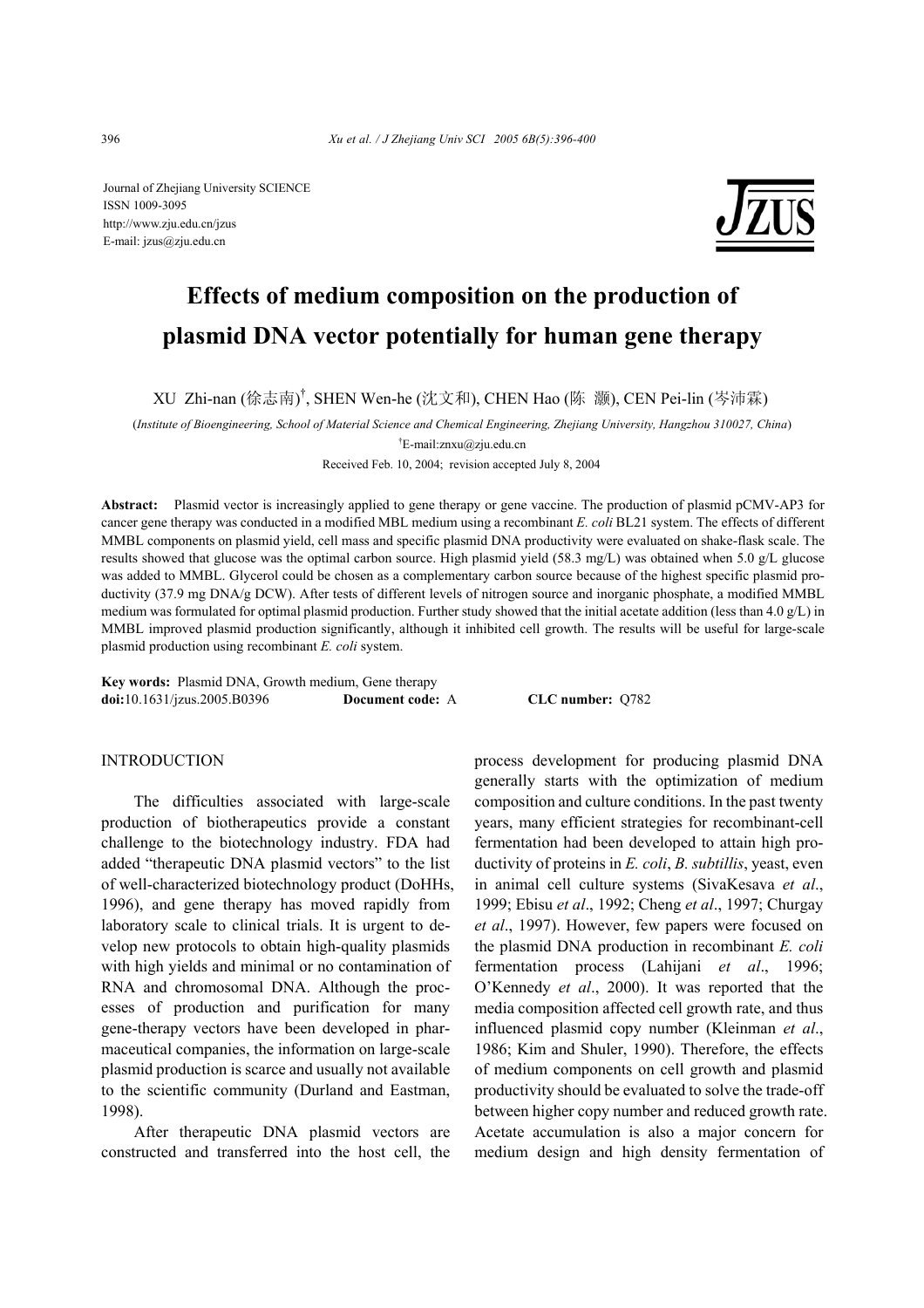recombinant *E. coli* because it inhibits cell growth and protein expression (Sun *et al*., 1993; Naka *et al*., 1997). However, according to our literature survey, the effect of acetate on plasmid DNA production has never been investigated.

A recently constructed plasmid (pCMV-AP3) for cancer gene-therapy (Xu *et al*., 2002) contains apoptin gene and operative elements in both prokaryotic and eukaryotic cells, and can duplicate automatically in *E. coli*. In this work, the medium composition and cultivation conditions were optimized for the production of plasmid pCMV-AP in a recombinant *E. coli* BL21 system.

## MATERIALS AND METHODS

## **Strain and plasmid**

*Escherichia coli* BL21 (DE3) was stored in our laboratory and selected as host cell. The plasmid pCMV-AP3 used in this study contained an origin of replication in *E. coli*, an ampicillin resistance gene, an apoptin gene and a eukaryotic transcription unit for the expression of apoptin to kill cancer cells selectively. The plasmids were transformed into host cells by standard procedure (Xu *et al*., 2000).

## **Culture media**

The basic LB medium for seed cultivation contained (g/L): tryptone, 10; yeast extract, 5.0; NaCl, 10.0. The basic composition of MMBL (modified MBL) medium was (g/L): glucose, (variable); tryptone, 10.0; yeast extract, 10.0; NaCl, 10.0; glycerol, 2.0; K2HPO4, 0.5; KH2PO4, 2.5; (NH4)2HPO4, 2.0; MgSO4, 1.0; trace metal solution, 1.0 ml/L; ampicillin, 70 mg/L (when required) (SivaKesava *et al*., 1999). The trace metal solution was prepared as follows  $(g/L)$ : FeCl<sub>3</sub>·6H<sub>2</sub>O, 0.162; ZnCl<sub>2</sub>·4H<sub>2</sub>O, 0.0144;  $CoCl<sub>2</sub>·6H<sub>2</sub>O$ , 0.12;  $Na<sub>2</sub>MoO<sub>4</sub>·2H<sub>2</sub>O$ , 0.012;  $CaCl<sub>2</sub>·2H<sub>2</sub>O$ , 0.006;  $CuSO<sub>4</sub>·5H<sub>2</sub>O$ , 1.9;  $H<sub>3</sub>BO<sub>3</sub>$ , 0.5; HCl (37%, w/v), 37 ml/L. Plackett-Burman experiments were carried out to find the key factors which influence the plasmid productivity.

#### **Shake flask cultivation**

Seed culture was prepared by inoculating a single colony from a freshly spread transformation plate into 30 ml LB media supplemented with 70 µg/ml ampicilin. The inocula were grown at 36 °C for about 5 h on a rotary shaker at 200 rpm. All the flask cultures of 30 ml MMBL medium were inoculated (10%,  $v/v$ ) (in 250 ml flasks) and shaken at 36 °C at 200 rpm in an orbital shaker for 15 h unless otherwise stated.

## **Determination of cell density and dry cell weight**

Cell density  $(OD_{550})$  was measured spectrophotometrically. For dry cell weight assay, aliquots (10 ml) of fermentation culture were centrifuged at 10000 rpm for 10 min in pre-weighed glass tube. The supernatant was decanted and cells were resuspended in an equal volume of sterile pure  $H_2O$  and centrifuged again in the same condition. The supernatant was decanted and the cell pellets were dried to a constant weight at 105 °C.

## **Plasmid DNA assay**

Plasmid DNA was prepared according to the standard procedure (O'Kennedy *et al*., 2000). Absorbance of DNA sample at 260 nm and 280 nm was determined with an HP spectrophotometer. Concentration of plasmid DNA was calculated from  $A_{260}$  (an A260 of 1 corresponds to a 50 µg/ml double stranded DNA solution). The purity of samples was checked by the ratio of absorbance at 260 nm and 280 nm.

## RESULTS AND DISCUSSION

# **Effects of different carbon sources on plasmid production**

The effects of different carbon sources in MMBL media on plasmid production are shown in Fig.1. The results showed that the highest cell mass (DCW 5.38 g/L) and plasmid content (58.3 mg/L) were obtained after 13 h cultivation when glucose was chosen as the carbon source in MMBL medium, whereas both cell mass and plasmid productivity were reduced when lactose and sucrose were used. Although use of maltose as carbon source brought about comparable plasmid content and modest cell growth, it is more expensive than glucose. Glycerol resulted in highest specific plasmid productivity (37.9 mg DNA/g DCW), but poor cell growth, and delayed the peak time for plasmid yield. So, glucose was the optimal carbon source, and its proper initial concentration should be further evaluated. Fig.2 shows that the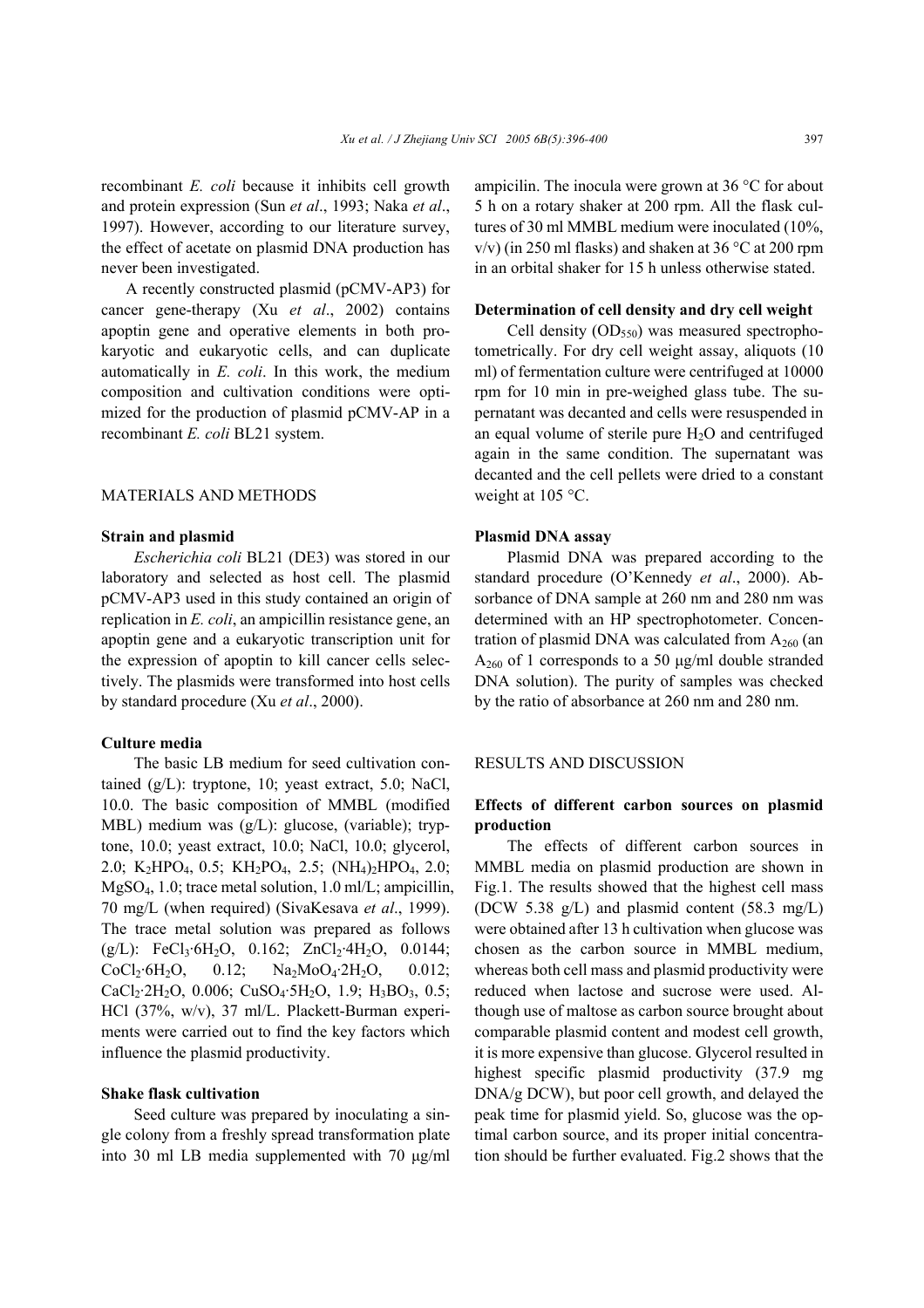highest plasmid content and cell mass were obtained when initial glucose concentration was 5.0 g/L. It was obvious that 5 g/L glucose supported high growth rate and high plasmid yield, although the specific plasmid productivity was relatively low.



**Fig.1 Effects of carbon source on plasmid production and cell growth** 

Different carbon source was respectively chosen in MBL media with glycerol (a), maltose (b), lactose (c), sucrose (d) and glucose (e)



**Fig.2 Effects of initial glucose concentration on plasmid production and cell growth** 

Values are the average of three independent determinations, and all the standard deviations are less than 5%

It was reported that glycerol is a suitable carbon source for recombinant protein production (Li and Taylor, 1994). The application of glycerol avoids repression of intermediate metabolites and accumulation of inhibitive organic acids to some extent. Therefore the effects of glycerol addition in accompany with glucose on plasmid DNA production in *E. coli* were also examined. The plasmid content and specific plasmid DNA productivity was improved by 70.6% or 67.9% respectively, when 4.0 g/L glycerol was supplemented into the medium (Table 1). Further increase of glycerol concentration would decrease plasmid yield and delay cell growth significantly.

**Table 1 Effects of combined glycerol addition on plasmid production and cell growth\***

| Glycerol | <b>Relative DCW</b> | <b>Relative PDY</b> | <b>Relative SPDY</b> |
|----------|---------------------|---------------------|----------------------|
| (g/L)    | $\%$                | $\%$                | (%)                  |
| 0.0      | 100                 | 100                 | 100                  |
| 2.0      | 126.3               | 96.5                | 76.4                 |
| 4.0      | 101.6               | 170.6               | 167.9                |
| 6.0      | 113.5               | 100.0               | 88.0                 |
| 8.0      | 125.0               | 38.1                | 30.4                 |

\* Besides 5 g/L glucose in MMBL, different levels of glycerol was respectively supplemented into the medium. All the glycerol -containing cultures were harvested at 18 h, and no further increases in plasmid yield were achieved beyond the time. Values were the average of three independent determinations. PDY: plasmid DNA yield; SPDY: specific plasmid DNA yield

#### **Effects of nitrogen sources on plasmid production**

The selection of the nitrogen source and the determination of its concentration are critical to the optimization of plasmid production in recombinant cell fermentation. In our preliminary Placett-Burman tests, two different types of nitrogen sources, yeast extract (YE) and casamino acid (CAA), were identified to be the key factors which affected plasmid productivity. The results (Fig.3) showed that the highest plasmid content and cell mass were achieved with the supplementation of 15 g/L YE to MMBL. The suitable initial CAA concentration was 20 g/L with plasmid productivity of 30.5 mg/L (Fig.4). However, compared with the peak plasmid yield (60.8 mg/L) obtained with YE supplementation, CAA was a less effective nitrogen source and abounded in the future culture experiments.

# **Effects of inorganic phosphate on plasmid production**

Inorganic phosphates have a pH buffering capa-



**Fig.3 Effects of initial yeast extract concentration on plasmid production and cell growth**

Values are the average of three independent determinations, and all the standard deviations are less than 5%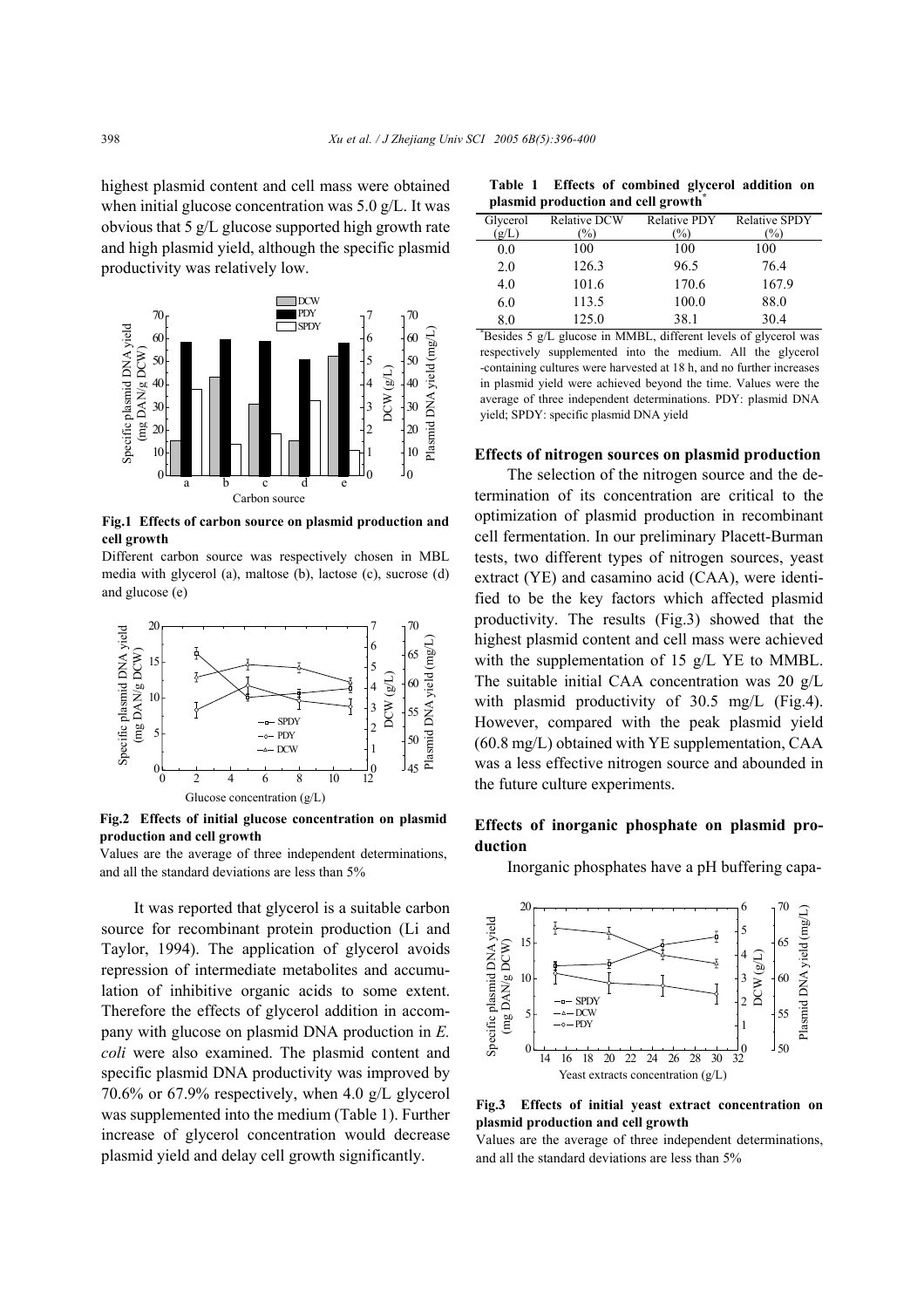

**Fig.4 Effects of initial casamino acid concentration on plasmid production and cell growth**

Values are the average of three independent determinations, and all the standard deviations are less than 7%

bility in the medium and provide some primary materials for DNA's biosyntheses. The effects of different levels of inorganic phosphate salts were tested when the initial pH of MMBL was adjusted to 6.8. The results (Fig.5) showed that cell mass was increased when the concentration of inorganic phosphate salts was increased from 1.0 g/L to 2.0 g/L, whereas the specific plasmid productivity was decreased steeply. With further increase of phosphate salts, only minor change in plasmid productivity and cell mass was observed. From the viewpoint of development of high density cell culture, 2.0 g/L inorganic phosphate in MMBL was essential.



**Fig.5 Effects of inorganic phosphate concentration on plasmid production and cell growth**

#### **Effects of acetate on plasmid production**

It is well known that acetate inhibits cell growth and represses recombinant protein expression. Many culture strategies were developed to delineate acetate accumulation in high-density recombinant cell fermentation (Konstantinov *et al*., 1990; Robbins and

Taylor, 1989). In order to efficiently produce plasmid DNA in large-scale, an optimal strategy of high density cultivation may be employed with a variety of fed-batch protocols. Therefore, it is imperative to investigate the effects of acetate on cell growth and plasmid production in recombinant *E. coli* system. The effects of acetate were investigated in our recombinant *E. coli* system by supplementing acetate to the MMBL containing 3.0 g/L glucose. The acetate produced by 3.0 g/L glucose in the MMBL was low and negligible in the experiment. The result (Fig.6) showed that cell growth was heavily inhibited with acetate addition, but the plasmid production was enhanced if less than 3.0 g/L acetate was added, and up to 15.1% improvement of plasmid yield was achieved with 2.0 g/L acetate supplementation in the MMBL. It was also clear that specific plasmid DNA yield (SPDY) was increased significantly with acetate addition in the medium, and that the highest SPDY (9.0 mg DNA/g DCW) was achieved when 3.0 g/L acetate was supplemented. It suggested that, targeting at plasmid DNA production, without induction of plasmid transcription, the inhibition of cell growth by acetate might increase plasmid copy number. Therefore, contrary to the inhibition of acetate on the expression of recombinant proteins, acetate acid might not be a crucial bottleneck for high density cell cultivation targeting at plasmid DNA production with a recombinant *E. coli* system.



**Fig.6 Effects of initial acetate addition on plasmid production and cell growth** 

Besides 3 g/L glucose in MMBL, different levels of acetate were respectively supplemented into the medium. All the acetate-containing cultures were harvested at 18 h, and no further increases in plasmid yield were achieved beyond the time. Values are the average of three independent determinations, and all the standard deviations are less than 7%

Values are the average of three independent determinations, and all the standard deviations are less than 5%